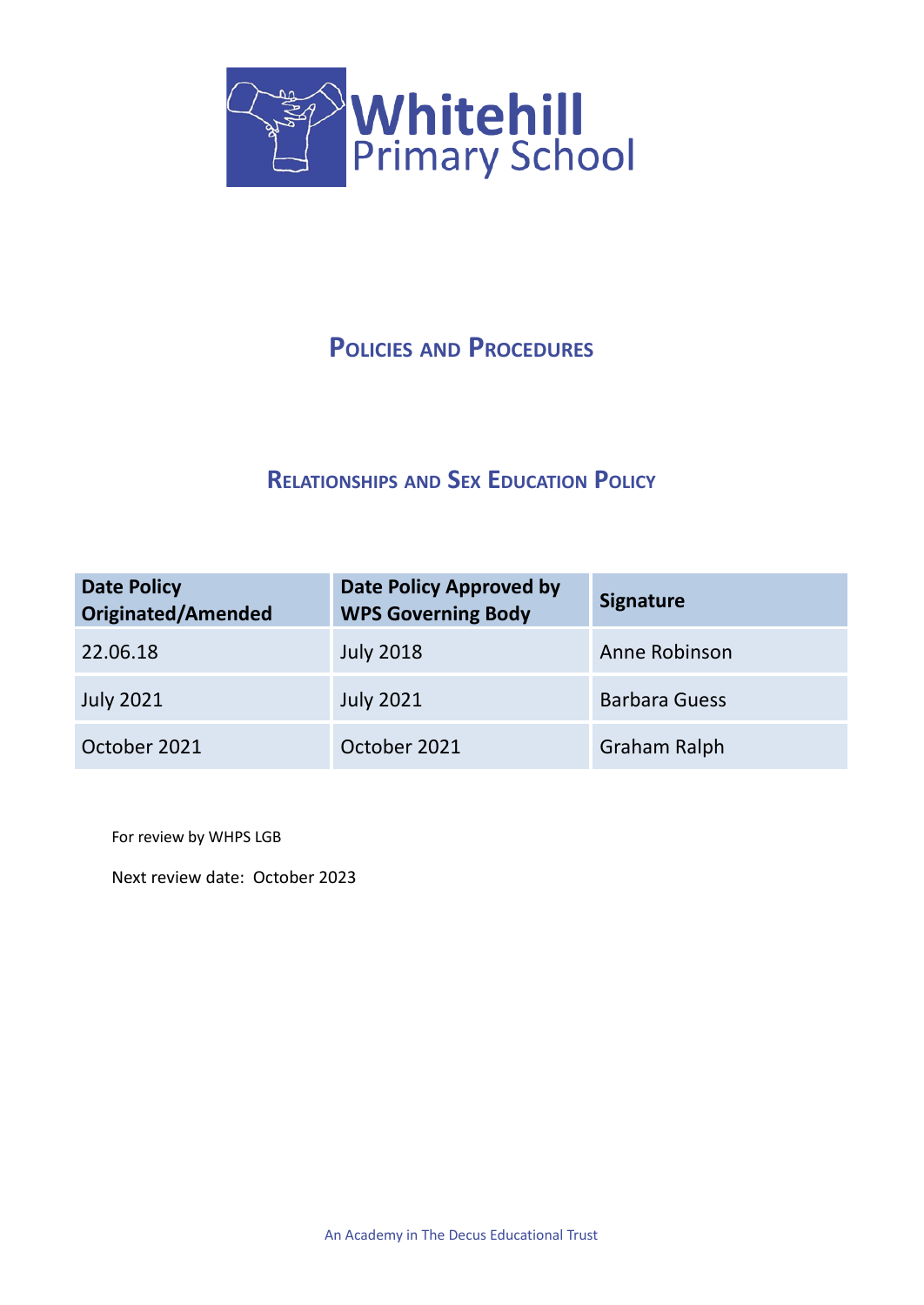## **Relationships and Sex and Education**

Relationships and Sex Education (RSE) is learning about the emotional, social and physical aspects of growing up, relationships, sex, human sexuality and sexual health. Some aspects are taught in science, and others are taught as part of personal, social, health and economic education (PSHE).

The aim of RSE is to equip children and young people with the information, skills and values to have safe, fulfilling and enjoyable relationships, and to take responsibility for their sexual health and wellbeing. Effective RSE can make a significant contribution to the development of personal skills needed by pupils if they are to establish and maintain relationships. Research demonstrates that good, comprehensive sex and relationship education does not make young people more likely to enter into sexual activity. Indeed it can help them learn the reasons for, and the benefits to be gained from, delaying such activity.

RSE has clear links with other school policies aimed at promoting pupils' spiritual, moral, social and cultural development, including the anti-bullying, behaviour, PSHE, health and safety, inclusion and safeguarding policies.

## **The RSE Programme**

RSE is provided by class teachers during PSHE lessons and links with the National Curriculum for PSHE and Science. Our PSHE curriculum is defined by our PSHE Policy. The learning within these lessons is designed to be built upon each year to ensure the pupils are prepared for aspects of changes, both in their bodies and with relationships in mind, when it is most relevant to them. These lessons are outlined in a framework which ensures learning is factual, supportive and sensitively acquired, whilst also ensuring that the needs of individual pupils are addressed. Inclusive RSE fosters good relations between pupils, tackle types of prejudice and promote understanding and respect, enabling us to meet the requirements of the Equality Act 2010. As a primary academy school we must provide relationships education to all pupils as per section 34 of the [Children](http://www.legislation.gov.uk/ukpga/2017/16/section/34/enacted) and Social work act 2017.

We do not have to follow the National Curriculum but we are expected to offer all pupils a curriculum that is similar to the National Curriculum including requirements to teach science which would include the elements of sex education contained in the science curriculum.

In teaching RSE, we are required by our funding agreements to have regard to quidance issued by the secretary of state as outlined in section 403 of the **[Education](http://www.legislation.gov.uk/ukpga/1996/56/contents) Act 1996**.

RSE is monitored and evaluated by the senior leadership team and is reviewed regularly. Teachers are supported through the provision of high quality CPD and clear frameworks and resources for learning.

Our RSE curriculum builds as follows:

| <b>Foundation Stage</b> | • Show affection, concern and sensitivity towards others' feelings.                                                                                                                                                                                                      |
|-------------------------|--------------------------------------------------------------------------------------------------------------------------------------------------------------------------------------------------------------------------------------------------------------------------|
| Year 1                  | Identify parts of the body that make girls and boys different.<br>Respect our bodies and understand which parts are private.<br>$\bullet$                                                                                                                                |
| Year 2                  | Boys' and girls' bodies and the physical differences.<br>Appreciate that some parts of our body are private.                                                                                                                                                             |
| Year 3                  | Changes that occur in animals and humans as they grow up, and that<br>$\bullet$<br>it is usually the female that has the baby.<br>Understand that human babies grow and develop in the woman's<br>$\bullet$<br>uterus.<br>Understand what a baby needs to live and grow. |